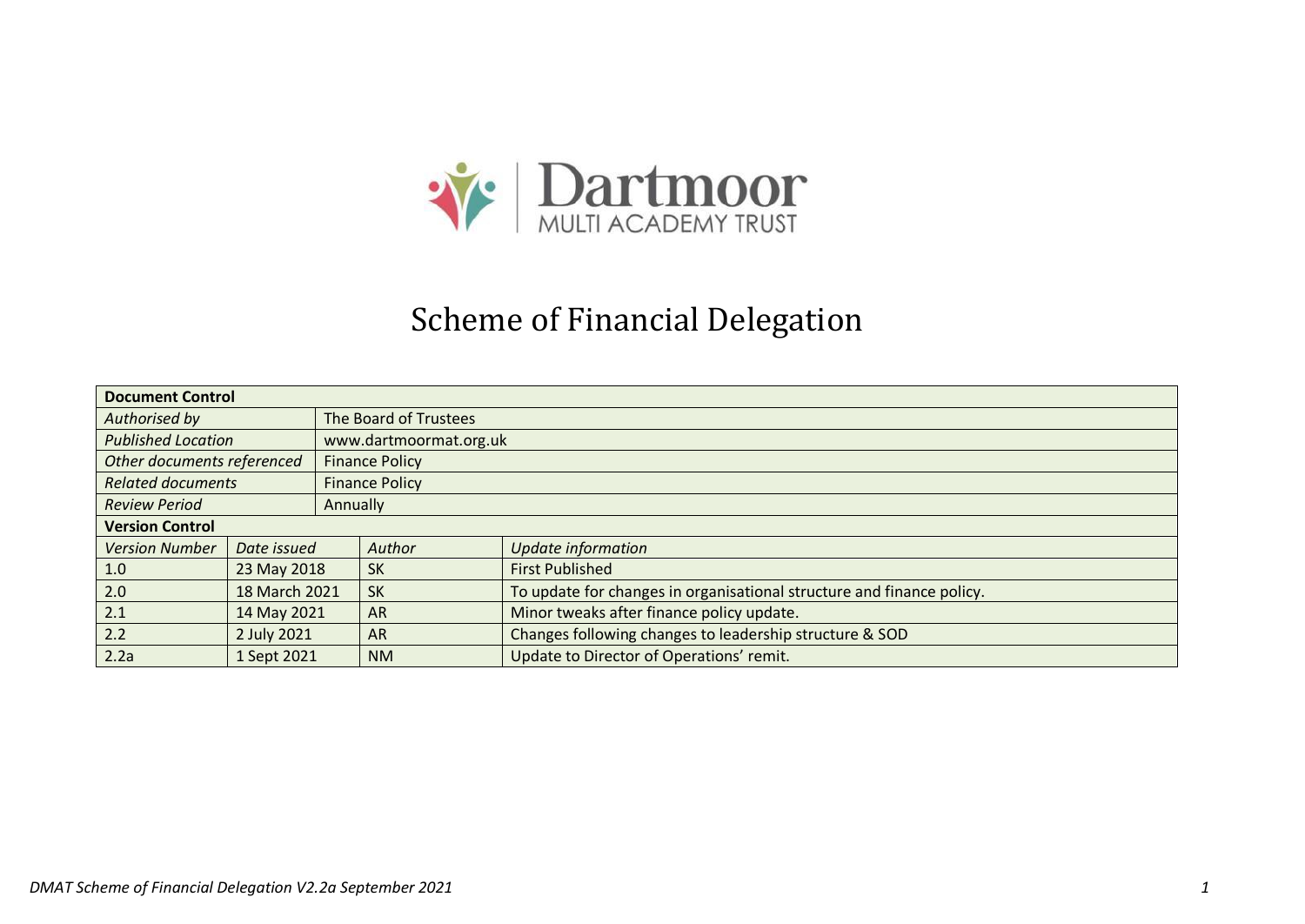### **Contents**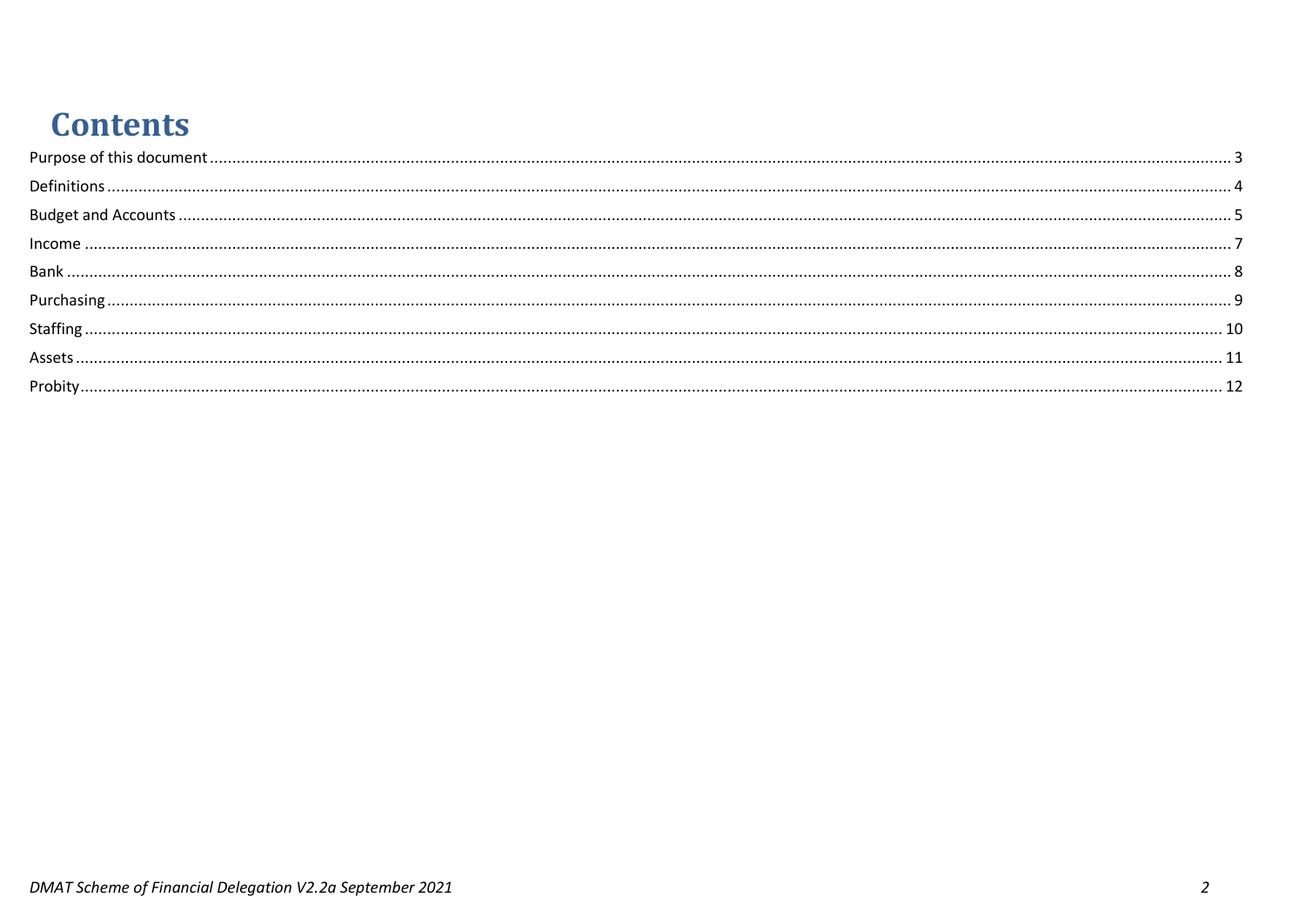### <span id="page-2-0"></span>**Purpose of this document**

This Financial Scheme of Delegation has been developed to define and document the financial responsibilities and powers of those groups in the Trust as defined in the "Definitions" section.

This Financial Scheme of Delegation sits alongside the Trust's Finance Policy which covers all financial delegations and the suite of policies through which the Trust operates that further define individual and collective roles and responsibilities.

The documented delegations within this document cannot be exercised other than by the designated group or individual unless otherwise directed or agreed by the Board of Trustees or Accounting Officer.

The Chairperson of the Board of Trustees, or in the absence of the Chair, Vice-Chair has the power to carry out functions of the Trust Board or Local Stakeholder Board in extreme circumstances where a delay in exercising a function is likely to be seriously detrimental to the interests of the Trust or at an individual Academy, a pupil at the Academy or their parents, or a person who works at the Academy.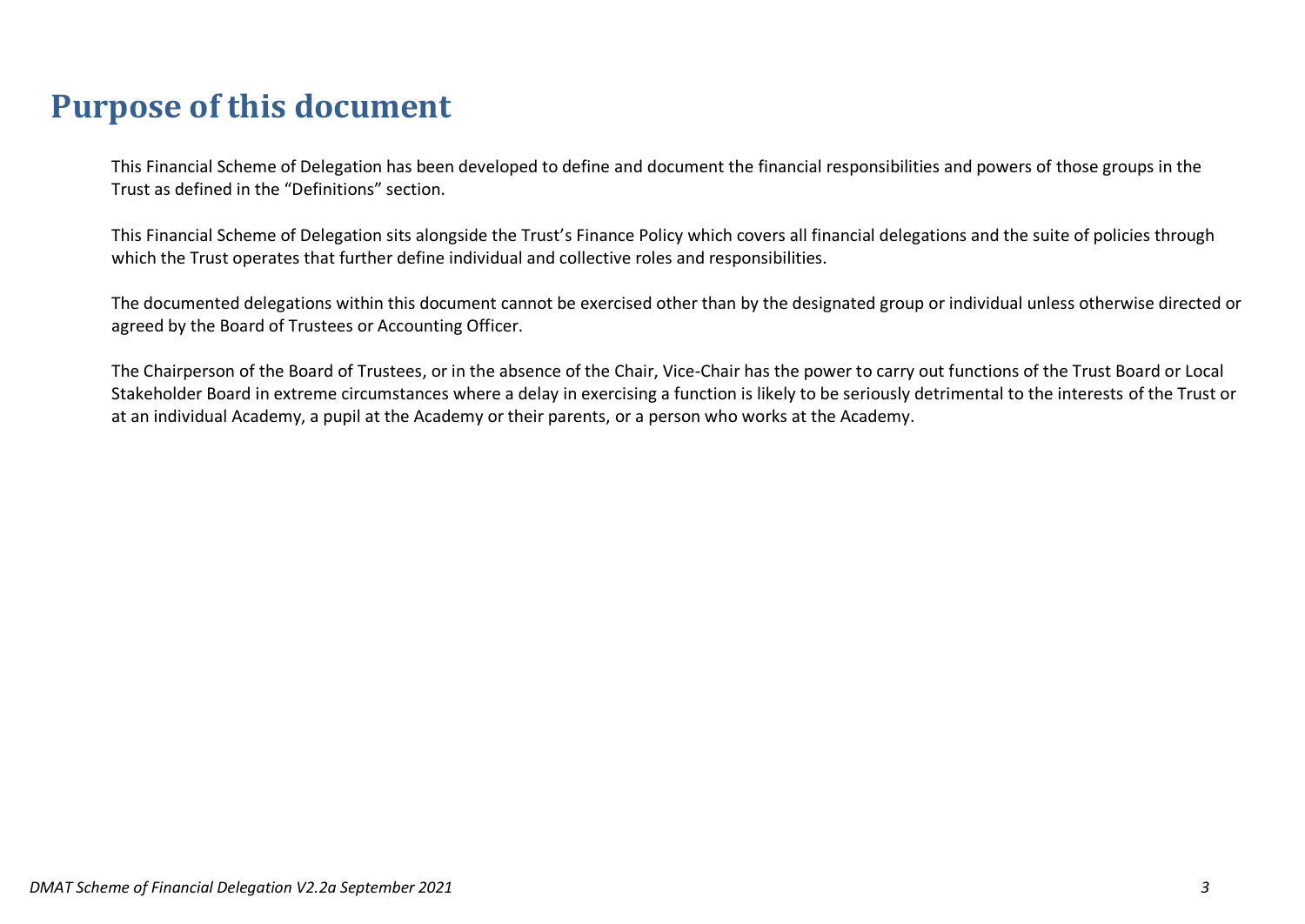#### <span id="page-3-0"></span>**Definitions**

**Board of Trustees (BOT):** statutorily responsible for finances of the Trust.

**Compliance and Assurance Committee (CAC):** committee of the Board responsible for monitoring the integrity of the MAT's financial statements, financial performance, internal financial controls, internal control and risk management, along with reviewing the effectiveness of the internal audit function.

**Resources, finance and Estates Committee (RFEC):** committee of the Board responsible The Resources, is accountable for the success of the Trust in managing its financial and estates resources to achieve maximum effectiveness and best value. They will review the budgets and financial monitoring and make recommendations to the Board of Trustees on budget proposals. The Committee will also be responsible for ensuring the Trust is financially secure and complies with statutory financial reporting, the Academies Financial Handbook and Accounts Direction.

**Accounting Officer (AO):** statutorily responsible to Parliament for finances of Trust, regularity, probity & value for money.

**Chief Finance and Operations Officer (CFOO):** The Trust's Chief Finance and Operating Officer, technical and leadership role, ensuring sound and appropriate financial governance and delivery of accounts and operations.

**Local Stakeholder Board (LSB):** Governing body at local Academy level.

**Principal** School Principal

**Associate Principal (AP):** School Leaders at Tavistock College, Okehampton College, Holsworthy Community College.

**Director of Finance (DOF):** The Trust's Director of Finance: strategic and technical role, assisting the CFOO in ensuring sound and appropriate financial governance and delivery of accounts and operations.

**Budget Holder(BH):** Principals and Budget holders within individual schools.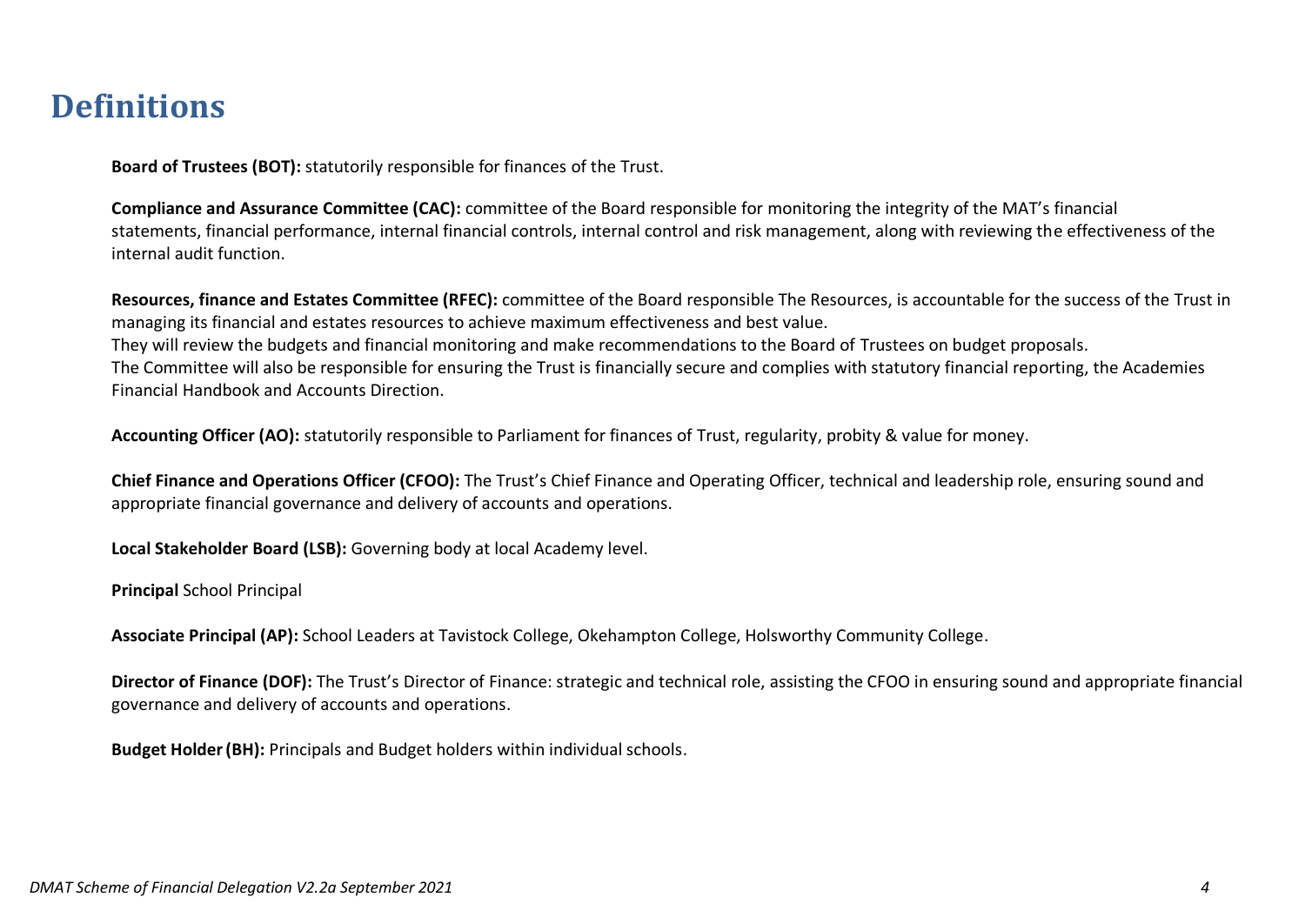# <span id="page-4-0"></span>**Budget and Accounts**

|                                                                                                       | <b>BoT</b><br><b>Board of</b><br><b>Trustees</b>                                                                                                                                 | AO<br><b>Accounting Officer</b>                                                                                                 | <b>CFOO</b><br><b>Chief Financial &amp;</b><br><b>Operations Officer</b>                                                                                               | <b>LSB</b><br><b>Local Stakeholder</b><br><b>Board</b>                                                    | <b>HT</b><br>Principal                                                                                                                                                                                | <b>AP</b><br><b>Associate</b><br>Principal                                       | <b>BH</b><br><b>Budget Holder</b>                                                |
|-------------------------------------------------------------------------------------------------------|----------------------------------------------------------------------------------------------------------------------------------------------------------------------------------|---------------------------------------------------------------------------------------------------------------------------------|------------------------------------------------------------------------------------------------------------------------------------------------------------------------|-----------------------------------------------------------------------------------------------------------|-------------------------------------------------------------------------------------------------------------------------------------------------------------------------------------------------------|----------------------------------------------------------------------------------|----------------------------------------------------------------------------------|
| Set annual balanced<br>budget                                                                         | Review and approve<br>individual and<br>consolidated budget<br>and set overall<br>strategy as regards<br>holdings of reserves<br>and school<br>contributions to<br>central costs | AO & CFOO review<br>budgets presented<br>by HT and present<br>their<br>recommendations to<br>the Board.                         | AO & CFOO review<br>budgets presented<br>by HT and present<br>their<br>recommendations to<br>the Board.                                                                |                                                                                                           | Prepare budget for<br>school in accordance<br>with school<br>improvement<br>priorities and take to<br>AO & CFOO. Advice<br>on preparation to be<br>sought from the<br>CFOO & DF.                      | Prepare budget for<br>their budget<br>responsibilities only<br>and submit to HT. | Prepare budget for<br>their budget<br>responsibilities only<br>and submit to HT. |
| School in deficit or<br>setting a deficit<br>budget when all<br>school reserves<br>taken into account | Review and approve<br>the deficit recovery<br>plan. Review termly<br>progress reports.                                                                                           | Recommend to<br>Trustees that deficit<br>recovery plan should<br>be approved and<br>review termly<br>reports.                   | Review<br>appropriateness of<br>deficit recovery plan.<br>Recommend to<br>Trustees that deficit<br>recovery plan should<br>be approved and<br>review termly<br>reports |                                                                                                           | Prepare deficit<br>recovery plan with<br>support from DMAT<br>finance team and<br>CFOO. Prepare<br>termly reports and<br>report any concerns<br>to the CFOO. With<br>support of DMAT<br>finance team. |                                                                                  |                                                                                  |
| <b>Budget monitoring</b>                                                                              | Review termly<br>budget monitoring<br>reports for the Trust<br>and individual<br>schools.                                                                                        | Review monthly<br>budget monitoring<br>reports for the Trust<br>and individual<br>schools. Report<br>exceptions to<br>Trustees. | Review monthly<br>budget monitoring<br>reports for the Trust<br>and individual<br>schools and present<br>to Trustees.                                                  | Monitor termly<br>budget reports for<br>individual schools.<br>Delegated budgets<br>only.                 | Prepare monthly<br>monitoring reports<br>with support from<br>DMAT finance team.                                                                                                                      | Manage spend<br>within the budget set<br>and review at least<br>termly.          | Manage spend<br>within the budget set<br>and review at least<br>termly.          |
| Change budget in<br>$year - within$<br>original budget<br>envelope set.                               | Changes to individual<br>school budgets made<br>by LSB are reported<br>to the Board.                                                                                             | Changes that are<br>within the budget<br>envelope agreed by<br>LSB's are reported to<br>the CFOO & AO                           | Changes that are<br>within the budget<br>envelope agreed by<br>LSB's are agreed with<br>the CFOO and AO.                                                               | Monitor changes to<br>budget in year as<br>long as the school<br>remains within the<br>overall budget set | Recommend changes<br>in line with school<br>improvement plan<br>and model financial<br>implications.                                                                                                  |                                                                                  |                                                                                  |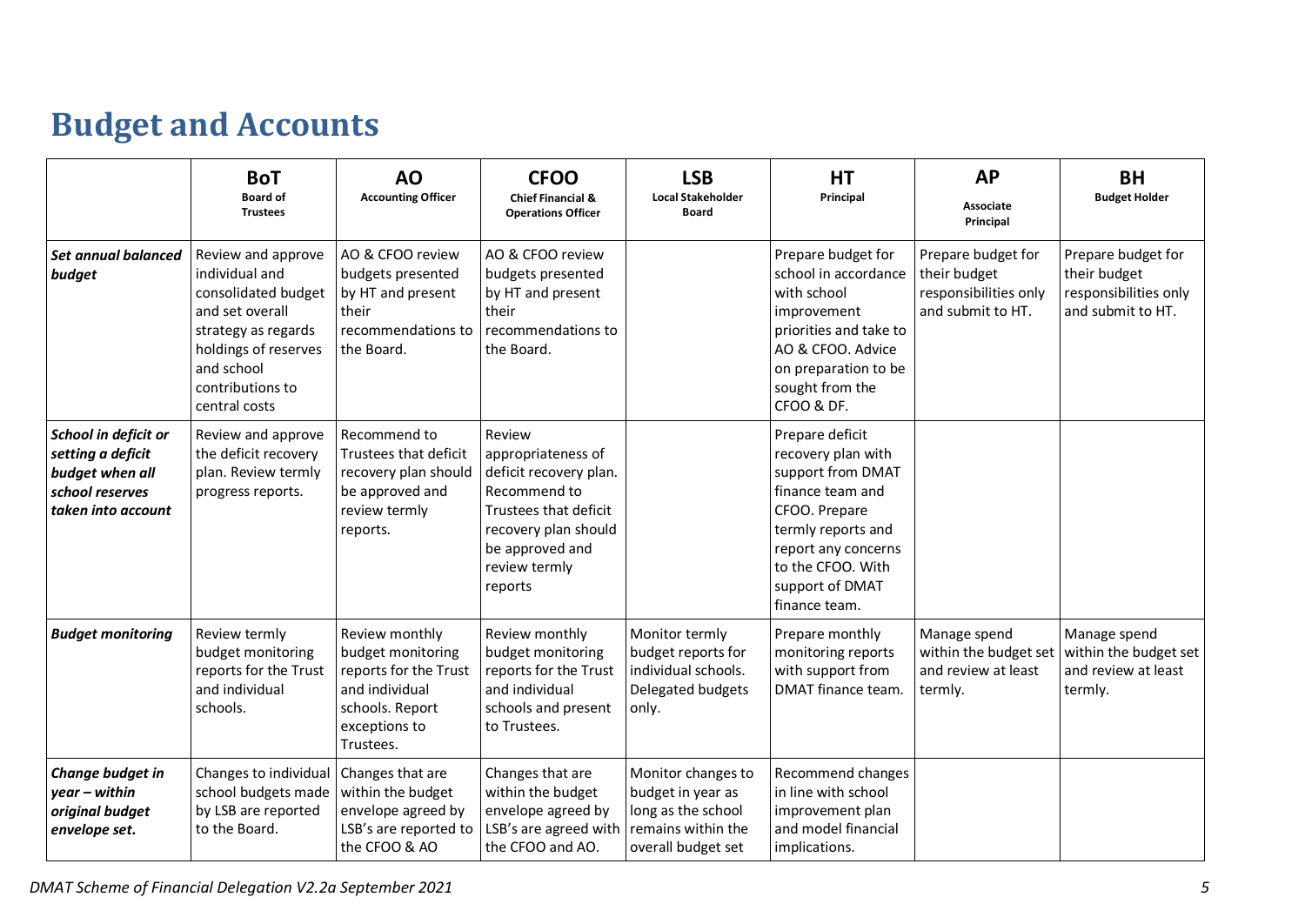|                                                                                                                        | <b>BoT</b><br><b>Board of</b><br><b>Trustees</b>                                                                                                                                                                                                                                                                             | <b>AO</b><br><b>Accounting Officer</b>                                                                                                                                                             | <b>CFOO</b><br><b>Chief Financial &amp;</b><br><b>Operations Officer</b>                                                          | <b>LSB</b><br><b>Local Stakeholder</b><br><b>Board</b>                             | <b>HT</b><br>Principal                                                                                                                                                                                                    | <b>AP</b><br><b>Associate</b><br>Principal | <b>BH</b><br><b>Budget Holder</b> |
|------------------------------------------------------------------------------------------------------------------------|------------------------------------------------------------------------------------------------------------------------------------------------------------------------------------------------------------------------------------------------------------------------------------------------------------------------------|----------------------------------------------------------------------------------------------------------------------------------------------------------------------------------------------------|-----------------------------------------------------------------------------------------------------------------------------------|------------------------------------------------------------------------------------|---------------------------------------------------------------------------------------------------------------------------------------------------------------------------------------------------------------------------|--------------------------------------------|-----------------------------------|
|                                                                                                                        |                                                                                                                                                                                                                                                                                                                              |                                                                                                                                                                                                    | CFOO to produce<br>termly report for<br>Board.                                                                                    | and approved by<br>Trustees. HT reports<br>changes to LSB on<br>delegated budgets. | Approve changes up<br>to £5,000 and<br>recommend changes<br>over their limit to<br>CFOO & AO.                                                                                                                             |                                            |                                   |
| Change budget in<br>year which would<br>result in an<br>individual school<br>spending more than<br>originally budgeted | Approve any changes<br>to a school budget<br>that would result in<br>the overall budget<br>position of the Trust<br>deteriorating by<br>more than £100,000.<br>Receive reports from<br>AO on changes to<br>budgets that result in $\vert$ over that amount.<br>the budget position<br>of the Trust overall<br>deteriorating. | AO & CFOO review<br>changes in budgets<br>that would result in<br>the overall budget<br>position of the Trust<br>deteriorating. AO<br>approves changes up<br>to £100,000 and<br>recommend to Board | AO and CFOO review<br>changes in budgets<br>that would result in<br>the overall budget<br>position of the Trust<br>deteriorating. | Monitor the HT<br>proposal, for<br>delegated budgets.                              | Recommend to CFOO<br>and AO that they ask<br>for permission to<br>make changes to<br>budget that result in<br>the budget position<br>of the school<br>deteriorating from<br>the position set at<br>the start of the year. |                                            |                                   |
| <b>Approve Annual</b><br><b>Accounts and ESFA</b><br>returns by<br>appropriate<br>deadlines                            | Review and approve                                                                                                                                                                                                                                                                                                           | Review and approve<br>and ensure<br>submitted by<br>relevant deadlines                                                                                                                             | Prepare and approve<br>where required. File<br>all statutory financial<br>documents.                                              |                                                                                    |                                                                                                                                                                                                                           |                                            |                                   |
| <b>Management</b><br>accounts                                                                                          | Receive and review<br>monthly reports                                                                                                                                                                                                                                                                                        | Receive, review<br>monthly reports<br>from CFOO before<br>receipt by BOT.                                                                                                                          | Prepare monthly<br>reports (can delegate<br>to DF).                                                                               |                                                                                    |                                                                                                                                                                                                                           |                                            |                                   |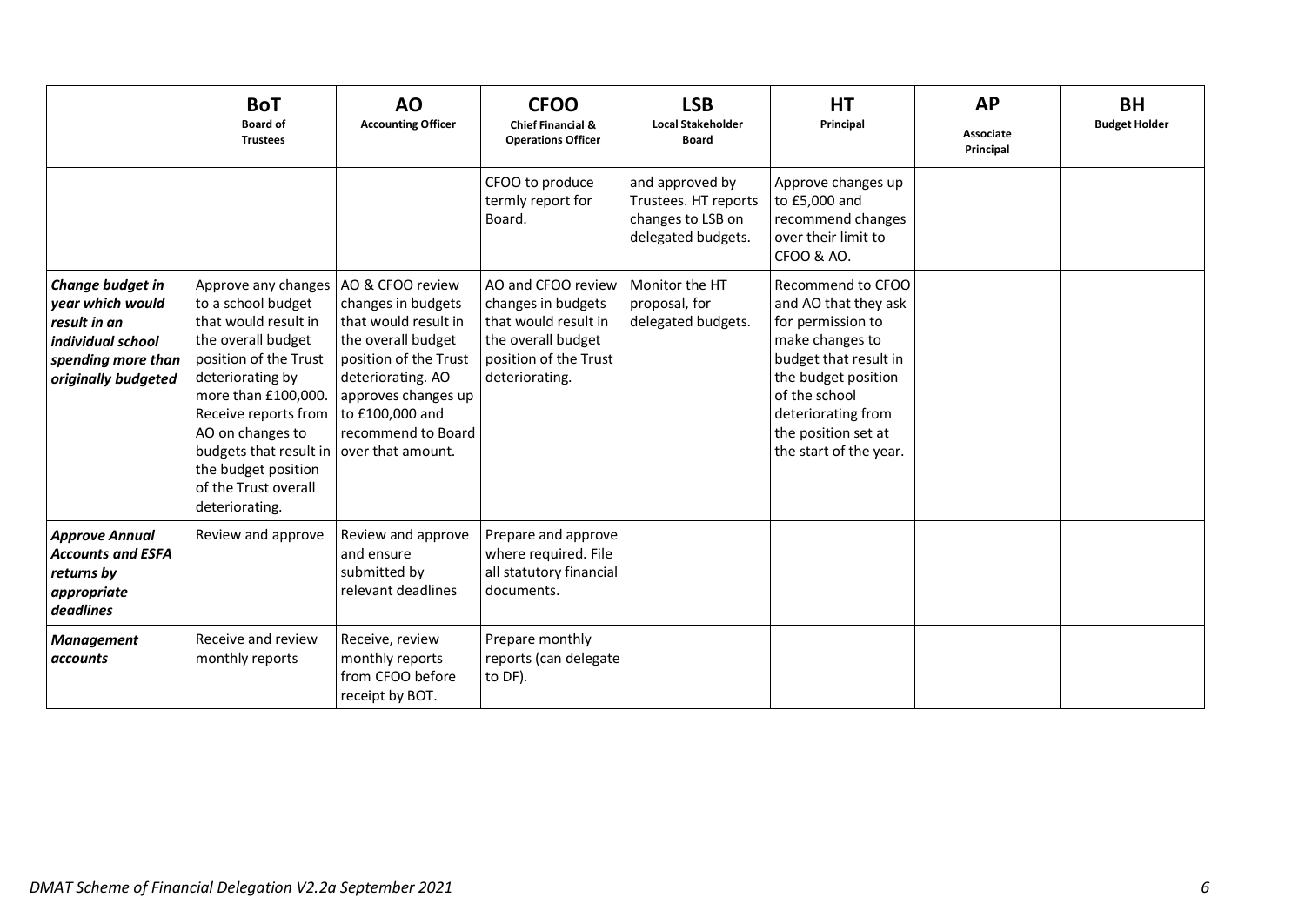#### <span id="page-6-0"></span>**Income**

|                                                                                                                                 | <b>BOT</b><br><b>Board of Trustees</b>                                                    | <b>AO</b><br><b>Accounting Officer</b> | <b>CFOO</b><br><b>Chief Financial &amp;</b><br><b>Operations Officer</b> | <b>DOF</b><br><b>Director of Finance</b> | <b>HT</b><br>Principal/Head<br><b>Teacher/Executive</b><br><b>Head Teacher</b> | <b>AP</b><br>Associate<br>Principal  |
|---------------------------------------------------------------------------------------------------------------------------------|-------------------------------------------------------------------------------------------|----------------------------------------|--------------------------------------------------------------------------|------------------------------------------|--------------------------------------------------------------------------------|--------------------------------------|
| <b>Remissions and</b><br>charging policy                                                                                        | Review and approve                                                                        |                                        | Prepare/Implement                                                        | Prepare/Implement                        | Implement                                                                      | Implement                            |
| Debt recovery policy                                                                                                            | Review and approve                                                                        |                                        | Prepare/Implement                                                        | Prepare/Implement                        | Implement                                                                      | Implement                            |
| Accept a customer as a<br>suitable person or<br>business to have on site,<br>to sponsor or advertise<br>in school publications. |                                                                                           |                                        | Provide guidance to HT<br>on request                                     |                                          | Responsible for (can<br>delegate)                                              | Responsible for (can<br>delegate)    |
| <b>Enter into leases or</b><br>licences of over 1 year.                                                                         | Approve over £50,000                                                                      | Approve up to £50,000                  | Recommend course of<br>action to AO.                                     |                                          | l Recommend to<br>CFOO/AO                                                      | Recommend to<br>CFOO/AO              |
| Raise sales invoice<br>within 30 days                                                                                           |                                                                                           |                                        |                                                                          |                                          | Responsible for (can<br>delegate)                                              | Responsible for (can<br>delegate)    |
| Issue credit note                                                                                                               |                                                                                           | Authorise over £1,000                  | Up to £1,000                                                             |                                          | Up to £100 per customer<br>per Annum                                           | Up to £100 per customer<br>per Annum |
| Write off debt                                                                                                                  | Approve over £1,000. NB Approve up to £1,000<br>over £45,000 must be<br>approved by ESFA. |                                        | Recommend course of<br>action to AO                                      |                                          | l Recommend to<br>CFOO/AO                                                      | Recommend to<br>CFOO/AO              |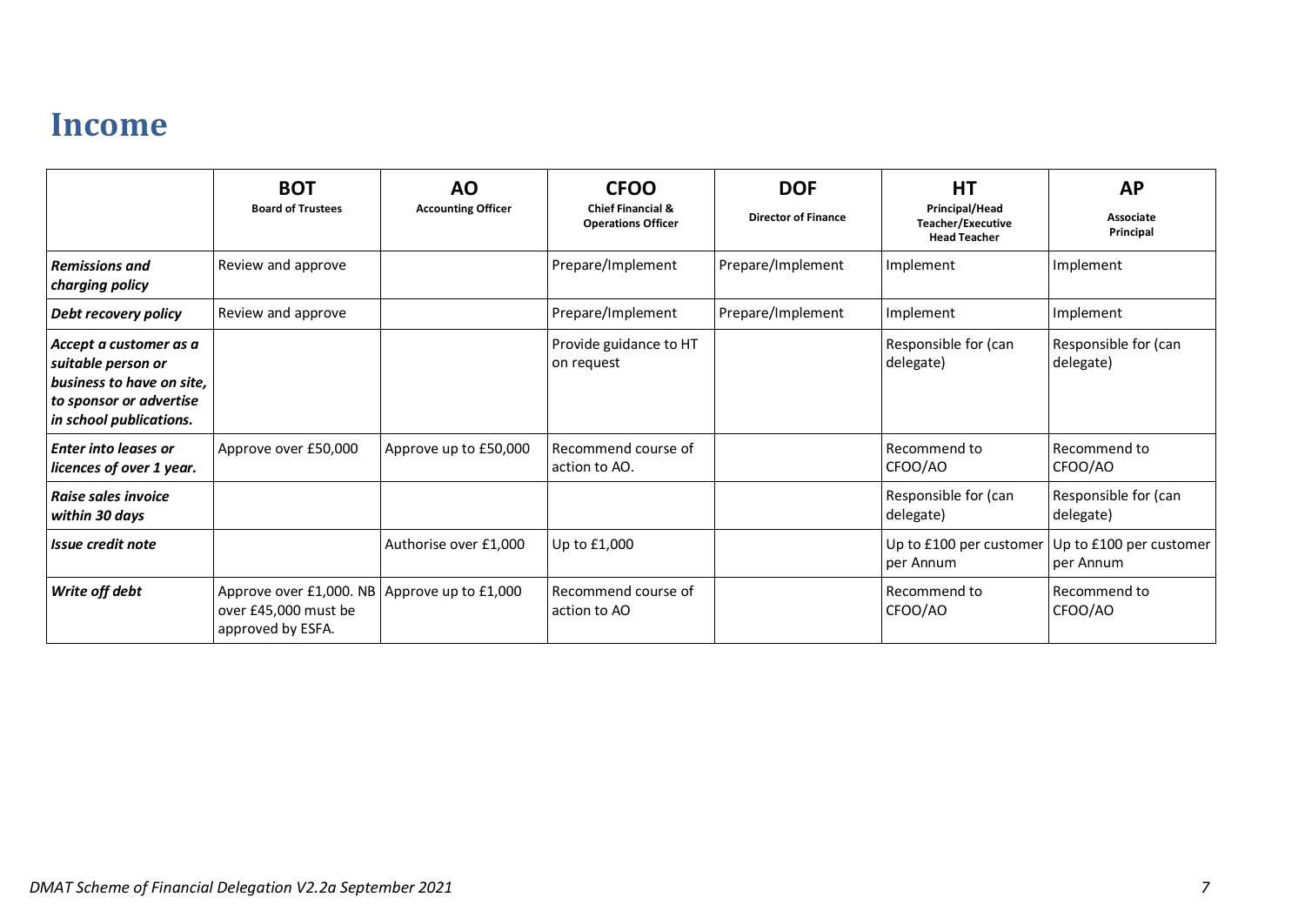### <span id="page-7-0"></span>**Bank**

|                                                  | <b>BOT</b><br><b>Board of Trustees</b>                  | <b>AO</b><br><b>Accounting Officer</b> | <b>CFOO</b><br><b>Chief Financial &amp; Operations Officer</b> | DOF & DF<br><b>Director of Finance &amp; Operations</b><br>and Director of Finance |
|--------------------------------------------------|---------------------------------------------------------|----------------------------------------|----------------------------------------------------------------|------------------------------------------------------------------------------------|
| <b>Reconciliation of main bank</b><br>account    |                                                         |                                        | Review monthly reconciliations<br>and reports (can delegate)   | Prepare monthly reconciliations<br>and reports (can delegate)                      |
| <b>Making payments using banking</b><br>software |                                                         | Approve bank signatories and<br>limits | Recommend bank signatories and<br>limits                       |                                                                                    |
| Setting up standing orders/direct<br>debits      |                                                         | Approve bank signatories and<br>limits | Recommend bank signatories and<br>limits                       |                                                                                    |
| <b>Cash position</b>                             | Receive monthly report on cash<br>position and forecast |                                        | Review monthly report on cash<br>position and forecast.        | Prepare monthly report on cash<br>position and forecast (can<br>delegate)          |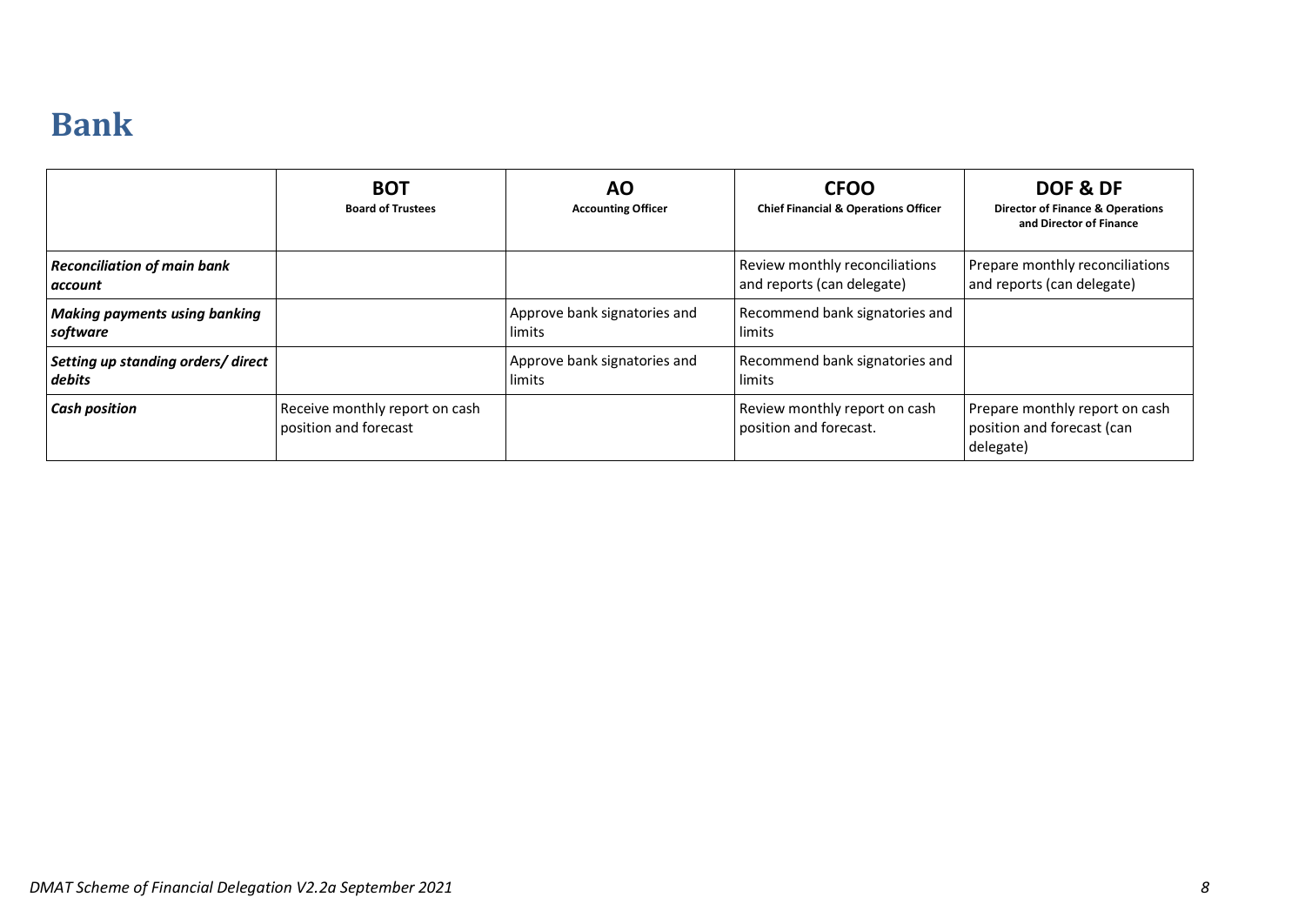### <span id="page-8-0"></span>**Purchasing**

|                                                                                                              | <b>BOT</b><br><b>Board</b><br>of<br><b>Trustees</b> | <b>REDC</b><br><b>Resources Estates</b><br>and Digital<br>Committee | <b>AO</b><br><b>Accounting</b><br>Officer | <b>CFOO</b><br><b>Chief Financial</b><br>& Operations<br>Officer | <b>DOF</b><br>Director of<br><b>Finance</b> | <b>HT</b><br>Principal | <b>AP</b><br>Associate<br>Principal | <b>BH</b><br><b>Budget</b><br>Holder |
|--------------------------------------------------------------------------------------------------------------|-----------------------------------------------------|---------------------------------------------------------------------|-------------------------------------------|------------------------------------------------------------------|---------------------------------------------|------------------------|-------------------------------------|--------------------------------------|
| Placing an order or entering<br>into a contract below 1 year in<br>length                                    |                                                     | See appendices in Finance Policy                                    |                                           |                                                                  |                                             |                        |                                     |                                      |
| Entering into a contract or lease<br>of over 1 year                                                          |                                                     | See appendices in Finance Policy                                    |                                           |                                                                  |                                             |                        |                                     |                                      |
| Authorising an order for goods<br>and services over/under 1 year                                             |                                                     | See appendices in Finance Policy                                    |                                           |                                                                  |                                             |                        |                                     |                                      |
| Authorising an invoice as<br>payable as goods or services<br>are received, suitable and<br>priced as ordered |                                                     | See appendices in Finance Policy                                    |                                           |                                                                  |                                             |                        |                                     |                                      |
| Authorising a non-order invoice<br>as payable                                                                |                                                     |                                                                     |                                           |                                                                  | See appendices in Finance Policy            |                        |                                     |                                      |
| Using the Trust charge card                                                                                  |                                                     | See appendices in Finance Policy                                    |                                           |                                                                  |                                             |                        |                                     |                                      |
| <b>Purchase of gifts</b>                                                                                     |                                                     |                                                                     |                                           |                                                                  | See appendices in Finance Policy            |                        |                                     |                                      |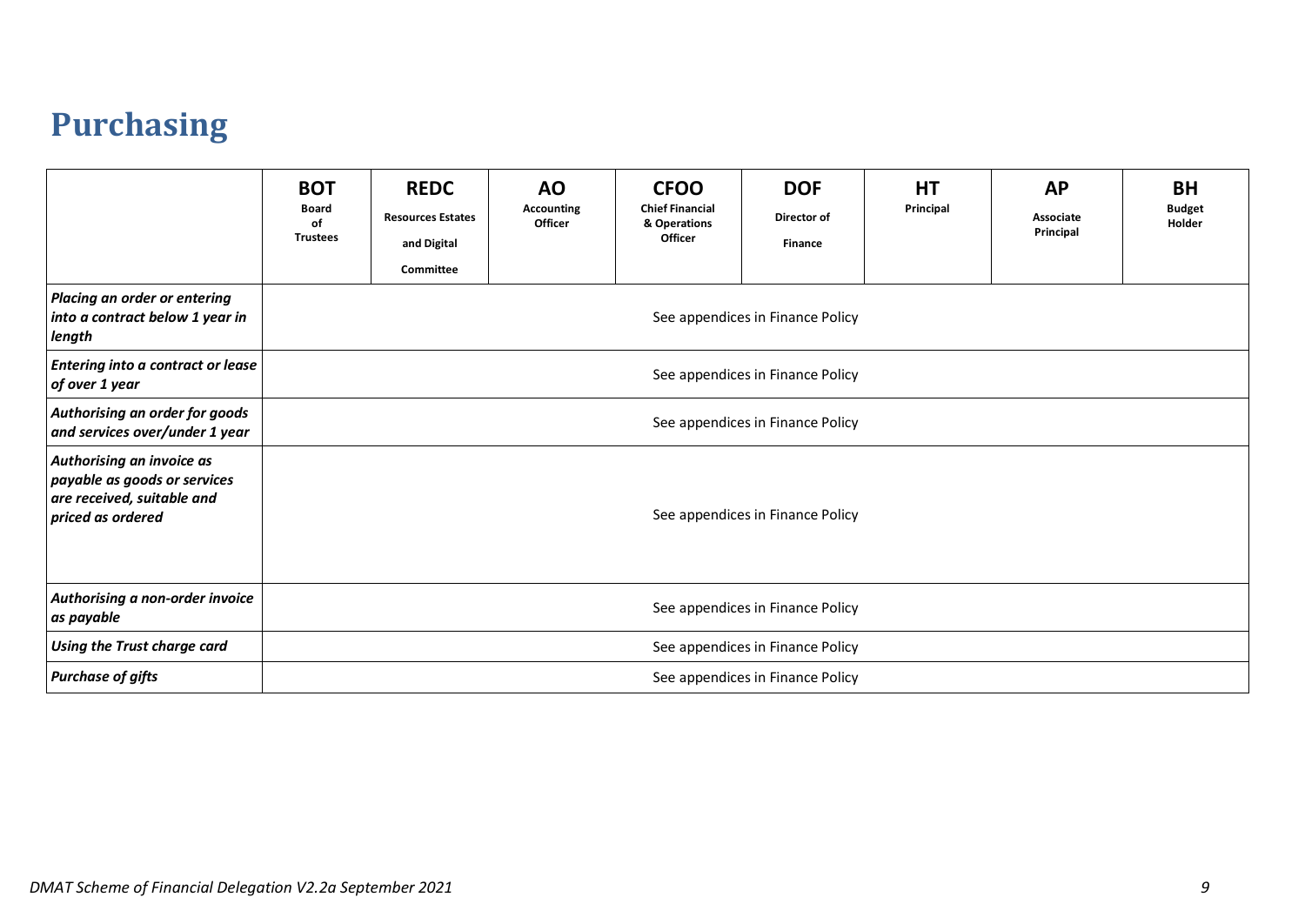### <span id="page-9-0"></span>**Staffing claims (in line with purchasing approval levels See appendices in Finance Policy)**

|                                                                                       | <b>BOT</b><br><b>Board of Trustees</b>                                                                                         | <b>RFEC</b><br><b>Resources, finance and Estates</b><br>Committee | ΑO<br><b>Accounting Officer</b>      | <b>CFOO</b><br><b>Chief Financial &amp;</b><br><b>Operations Officer</b>  | <b>HT</b><br>Principal                                               | <b>AP</b><br>Associate<br>Principal                                  |
|---------------------------------------------------------------------------------------|--------------------------------------------------------------------------------------------------------------------------------|-------------------------------------------------------------------|--------------------------------------|---------------------------------------------------------------------------|----------------------------------------------------------------------|----------------------------------------------------------------------|
| <b>Authorisation of</b><br>expense claims                                             |                                                                                                                                | Can authorise CFOO and<br>BOT expense claims.                     | Can authorise CFOO<br>expense claims | Can authorise AO and all<br>other executive team/<br>central staff claims | Can authorise Teaching<br>and support staff claims<br>within school. | Can authorise Teaching<br>and support staff claims<br>within school. |
| <b>Authorisation of</b><br>overtime or supply<br>payments                             |                                                                                                                                | Can authorise CFOO and<br>BOT claims.                             | Can authorise CFOO<br>claims         | Can authorise AO and all<br>other executive team/<br>central staff claims | Can authorise Teaching<br>and support staff claims<br>within school. | Can authorise Teaching<br>and support staff claims<br>within school. |
| <b>Staff severance</b><br>payments,<br>compensation payments<br>or ex-gratia payments | Approve amounts over<br>£10,000. NB over<br>£50,000 non-contractual<br>and all ex-gratia<br>payments require ESFA<br>approval. |                                                                   | Approve up to £10,000<br>with CFOO.  | Approve up to £10,000<br>with AO. Report any<br>payments to the Board.    |                                                                      |                                                                      |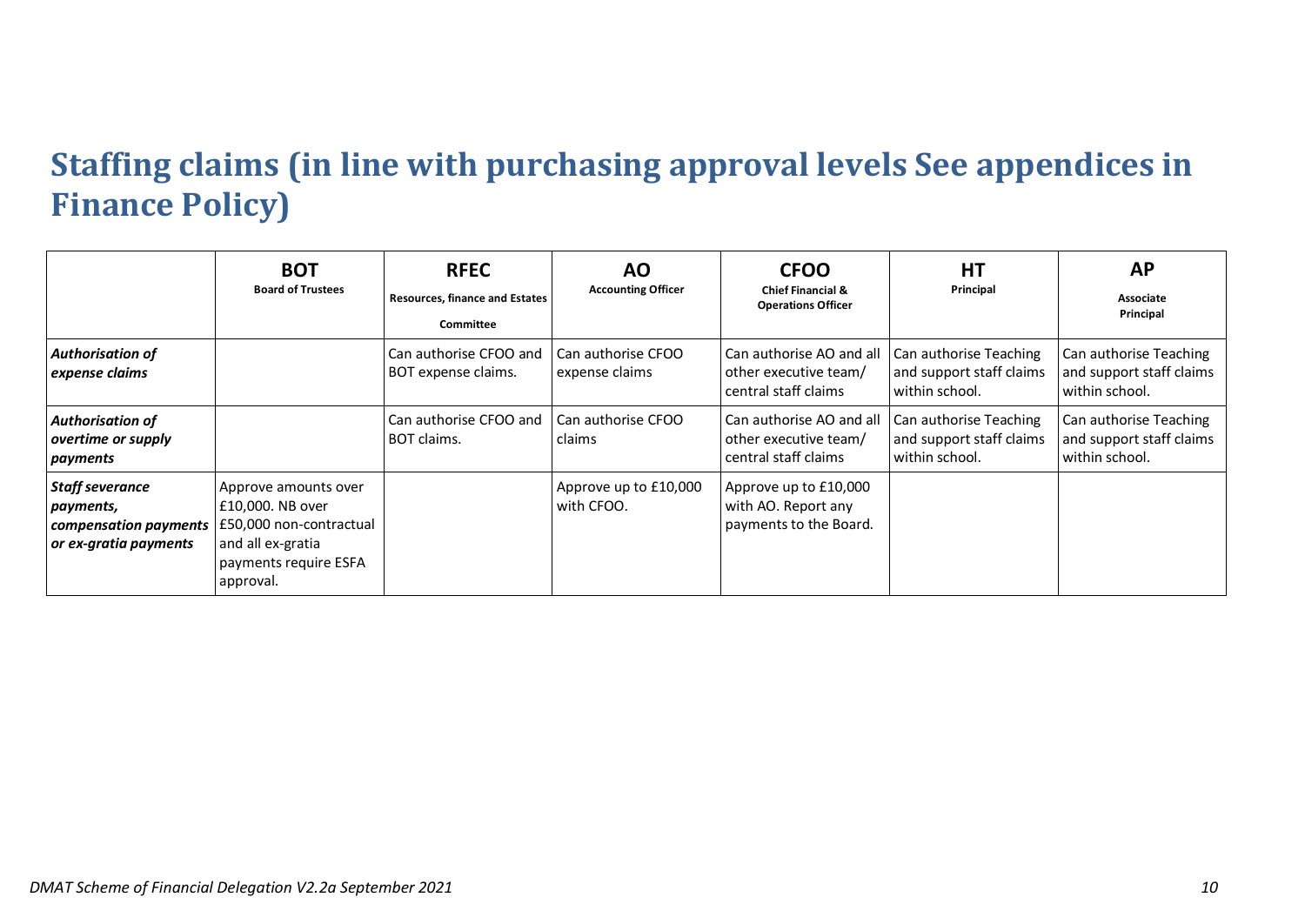#### <span id="page-10-0"></span>**Assets**

|                                                                                 | <b>BOT</b><br><b>Board of Trustees</b> | <b>AO</b><br><b>Accounting Officer</b>          | <b>CFOO</b><br><b>Chief Financial &amp;</b><br><b>Operations Officer</b>                        | <b>DOF</b><br><b>Director of Finance</b>                                                         | HT<br>Principal                                                                                                        | <b>AP</b><br><b>Associate</b><br>Principal                                                                             |
|---------------------------------------------------------------------------------|----------------------------------------|-------------------------------------------------|-------------------------------------------------------------------------------------------------|--------------------------------------------------------------------------------------------------|------------------------------------------------------------------------------------------------------------------------|------------------------------------------------------------------------------------------------------------------------|
| <b>Fixed asset register</b>                                                     |                                        |                                                 | Review consolidated<br>Trust fixed asset register<br>for accounting purposes<br>(can delegate). | Prepare consolidated<br>Trust fixed asset register<br>for accounting purposes<br>(can delegate). | Maintain an inventory of<br>assets held in school.<br>Review annually to<br>ensure list is complete<br>and up to date. | Maintain an inventory of<br>assets held in school.<br>Review annually to<br>ensure list is complete<br>and up to date. |
| <b>Investment Policy</b>                                                        | Approve                                |                                                 | Prepare/Implement                                                                               | Prepare/Implement                                                                                |                                                                                                                        |                                                                                                                        |
| Acquiring or disposing of<br>freehold land and<br>buildings                     | With prior ESFA approval               |                                                 |                                                                                                 |                                                                                                  |                                                                                                                        |                                                                                                                        |
| <b>Disposals of fixed assets</b><br>(other than freehold land<br>and buildings) |                                        | Approve all sales or<br>disposals over £10,000. | Approve sale or disposal<br>up to £10,000.                                                      |                                                                                                  | Approve sale or disposal<br>up to £250.                                                                                | Approve sale or disposal<br>up to £250.                                                                                |